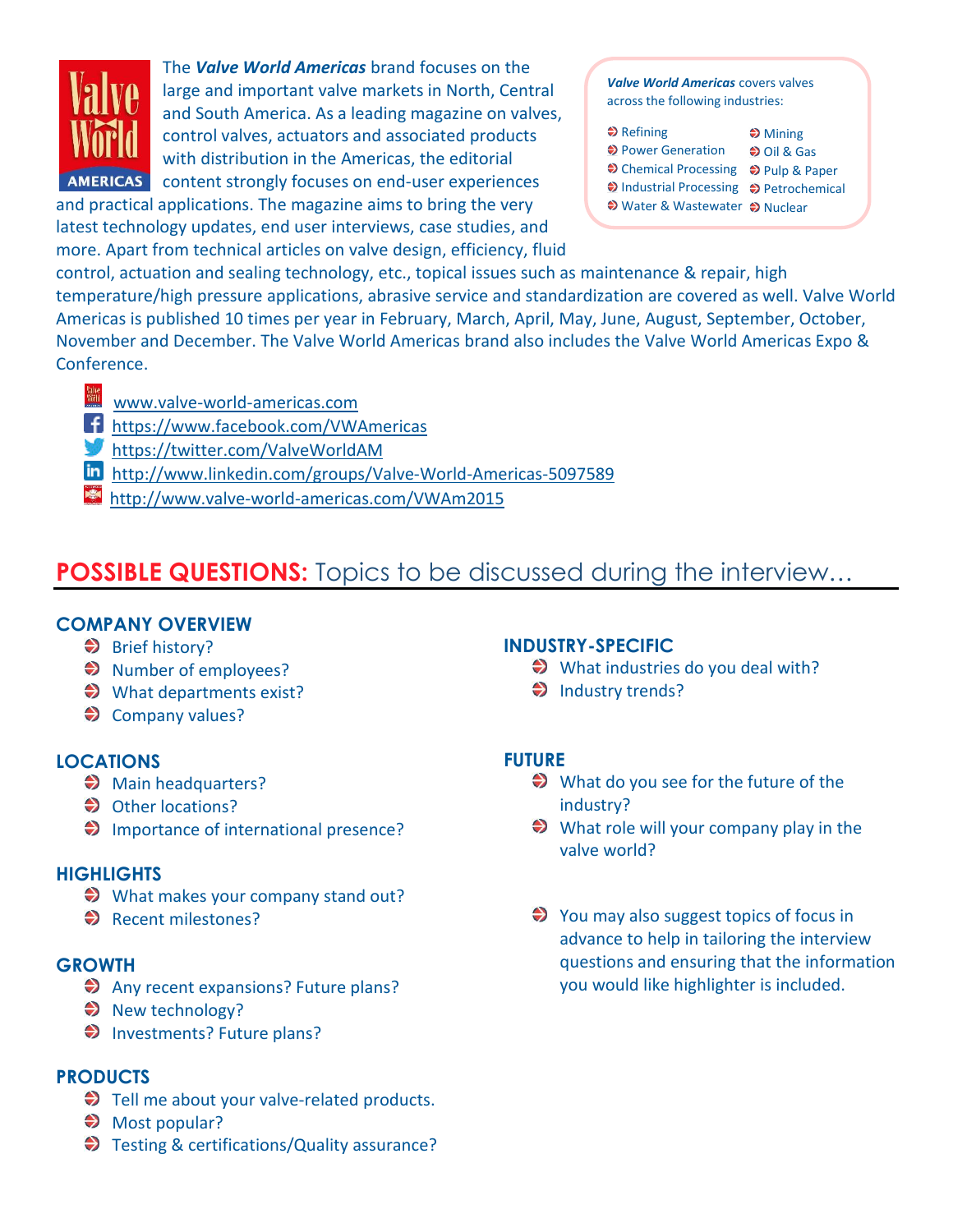## **ADDITIONAL DETAILS:** Graphics, Approval Process, & Deadlines…

#### **Illustrations and photographs**

The use of appropriate, carefully planned illustrative material can make a big difference in the quality and attractiveness of the article. If the interview is conducted in person, the editor can take care of snapping any relevant photographs. Or, if there are any company-related photographs, diagrams, charts, graphs and/or drawings, these are greatly appreciated additions. Here are some suggestions for photos to include:

- $\blacktriangleright$  Facilities (buildings)
- ◆ Company figure heads (headshots or pictures of them in action)
- $\blacktriangleright$  Employees working
- $\blacktriangleright$  Non-commercial images of products (product being packed or built by an employee)
- Any additional graphics or images or product photos
- $\blacktriangleright$  We do not include logo images unless included on a product or on a facility, etc

## **Copyrights**

The publisher, KCI Publishing, has the copyright of all articles printed in Valve World Americas.

#### **The approval process and deadlines**

After the interview, the editor will work to write the article as soon as possible. When the text is finished, the initial draft will be emailed to the interviewee for review. There will be time to correct any technical errors and add additional relevant information. Once the initial draft has been reviewed and text approved, it will be sent to graphics for layout. Once complete, the PDF version of the article will be sent to you for final approval. You will have the opportunity to review any changes made by the editor and to make any changes of your own before the article is sent for printing – nothing will be printed without your approval.

| <b>Overview of the</b><br><b>Editorial Process</b> | <b>Additional Info</b>                                                                                                                                                              | <b>Time Reserved</b><br>for Process      | <b>To Be</b><br><b>Completed:</b>    |
|----------------------------------------------------|-------------------------------------------------------------------------------------------------------------------------------------------------------------------------------------|------------------------------------------|--------------------------------------|
| <b>STEP 1: Interview</b>                           | The interview will take place in person or over the<br>phone. A list of questions can be sent beforehand if<br>requested.                                                           | <b>Approximately 30</b><br>to 60 minutes | 6-8 weeks prior<br>to print deadline |
| <b>STEP 2: Photo</b><br>submission                 | Submit all photos for both the cover of the magazine<br>and the inside article $-$ see above for additional<br>details.                                                             | <b>ASAP</b>                              | 5-8 weeks prior<br>to print deadline |
| <b>STEP 3: Article</b><br>approval                 | A Microsoft Word document of the cover story article<br>will be sent to you for approval. Please take this time<br>to correct any factual errors or to add/omit any<br>information. | Approximately 1-<br>5 days               | 4 weeks prior to<br>print deadline   |
| <b>STEP 4: Final</b><br>article approval           | A PDF of the article as it will appear in the magazine<br>will be sent to you for approval. Please review for any<br>last minute edits.                                             | Approximately 1-<br>5 days               | 2 weeks prior to<br>print deadline   |

*Please see the table below for an approximate overview of the steps involved, along with their estimated timelines. The process is generally started one to two months before the issue goes to print.* 

*\*Ask the editor when your Spotlight article is going to print if you would like an exact date. Typically, the print day is two weeks before the last working day of the month prior to the magazine issue in which your Spotlight article is to appear.*